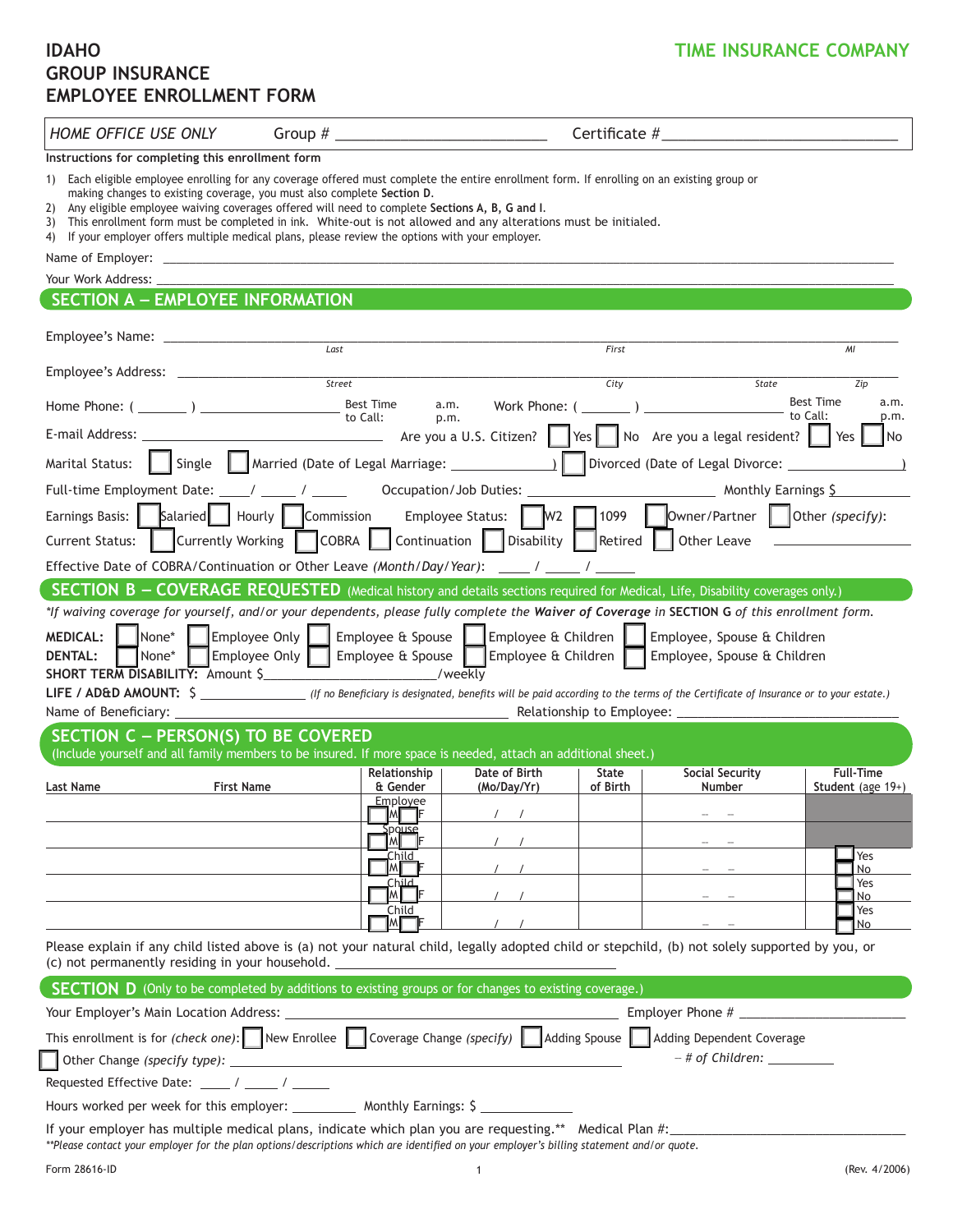## **SECTION E –– Medical history**

|                                           | <b>Height</b> | Weight | Used any form of tobacco/nicotine in the last 12 months? |  |              |  |           |
|-------------------------------------------|---------------|--------|----------------------------------------------------------|--|--------------|--|-----------|
| Employee                                  |               |        |                                                          |  | <b>Nes</b>   |  | <b>No</b> |
| <b>Spouse</b>                             |               |        |                                                          |  | <b>I</b> Yes |  | 1No       |
| <b>BREACHINE(A)I BRITA ILIEABILIEIA)I</b> |               |        |                                                          |  |              |  |           |

#### **Prescription Drug Information**

1. Have you or any of your dependents included on this enrollment form been prescribed medication in the past 18 months? Yes No If "Yes," list below. (Include pills, creams, injections, liquids, inhalers, pumps, etc.)

*(Complete all columns. If more space is needed, attach an additional sheet of paper which must be signed and dated.)*

| Individual<br>(Full Name) | Name of Medication                                                                               | Dosage & Frequency<br>of Use | Date<br>Prescribed | Date<br>Last Used | Condition(s) Being<br>Used For |
|---------------------------|--------------------------------------------------------------------------------------------------|------------------------------|--------------------|-------------------|--------------------------------|
|                           |                                                                                                  |                              |                    |                   |                                |
|                           |                                                                                                  |                              |                    |                   |                                |
|                           |                                                                                                  |                              |                    |                   |                                |
|                           |                                                                                                  |                              |                    |                   |                                |
|                           |                                                                                                  |                              |                    |                   |                                |
|                           |                                                                                                  |                              |                    |                   |                                |
|                           |                                                                                                  |                              |                    |                   |                                |
|                           | For all "YES" answers to the following questions, provide full details in SECTION E on next page |                              |                    |                   |                                |

| TUI AILITEJ - ANSWEIS LU LIIE TUILUWING QUESLIUNS, DIUVIUE TUIL UELAIS NI SECTIUN TIUN TUITIEAL DAGE.                       |                      |
|-----------------------------------------------------------------------------------------------------------------------------|----------------------|
| 2. Have you or any of your dependents included on this enrollment form within the past 10 years been diagnosed with         |                      |
|                                                                                                                             |                      |
| Cancer/Tumor; Chest Pain; Lung/Respiratory Disorders; Heart Attack/Bypass/Angioplasty; Heart Disorders; Vascular Disorders; |                      |
| Systemic Lupus Erythematosus; Hodgkin's/Lymphoma/Leukemia; Blood Disorders; Immune Disorders; Liver Disorder/Hepatitis;     |                      |
| Multiple Sclerosis (MS); Stroke; or Tested Positive, Been Counseled or Been Treated for Human Immunodeficiency Virus (HIV)  |                      |
| or Acquired Immune Deficiency Syndrome (AIDS), or Sexually Transmitted Diseases?                                            |                      |
| 3. Have you or any of your dependents included on this enrollment form within the past 5 years been diagnosed with          |                      |
| or trooted for any of the following <i>If "Yes</i> " simple all that annly).                                                | $\Box$ voc $\Box$ no |

| Asthma; Back Disorders; Muscle Disorders; Osteoarthritis, Rheumatoid or other Arthritis; Skeletal Disorders; Crohn's Disease;              |  |
|--------------------------------------------------------------------------------------------------------------------------------------------|--|
| Ulcerative Colitis; Digestive Disorders; Urinary Disorders; Kidney Disorders; Seizures; Paralysis; Nervous System Disorders; Ear/Eye/Nose/ |  |
| Throat Disorders; Reproductive Disorders; Endocrine Disorders; any Other Physical Disorder or Deformity or a                               |  |
| Partial or Total Disability?                                                                                                               |  |
|                                                                                                                                            |  |

4. Have you or any of your dependents included on this enrollment form:

|  | a. Within the past 5 years, been confined in a hospital, residential treatment center, mental health or medical facility, or                                                                                                                                    |
|--|-----------------------------------------------------------------------------------------------------------------------------------------------------------------------------------------------------------------------------------------------------------------|
|  | had outpatient surgery or had medical expenses in excess of \$3,000 in any one year or been absent from work, school,<br><b>No</b><br><b>I</b> Yes                                                                                                              |
|  | b. In the past 18 months, been seen by any health care provider for emergency services, routine follow-up                                                                                                                                                       |
|  |                                                                                                                                                                                                                                                                 |
|  | $\blacksquare$ No                                                                                                                                                                                                                                               |
|  | Yes  <br>- INo                                                                                                                                                                                                                                                  |
|  | If "Yes," provide name and telephone number of claims processor.                                                                                                                                                                                                |
|  | 5. Have you or any of your dependents included on this enrollment form received any treatment, including but not limited                                                                                                                                        |
|  | to counseling for alcoholism, or chemical, alcohol or drug abuse or addiction, used illegal drugs or prescription medication<br>$\Box$ Yes<br>other than as prescribed, been advised by a physician to discontinue or decrease alcohol consumption or drug use? |
|  | 6. Are you or any of your dependents included on this enrollment form being treated for the following conditions?<br>$\Box$ Yes                                                                                                                                 |
|  |                                                                                                                                                                                                                                                                 |
|  | $\Box$ Yes $\Box$ No                                                                                                                                                                                                                                            |
|  | If "Yes," check treatment: Diet Controlled   Oral Medications   Insulin   Insulin Pump                                                                                                                                                                          |
|  | Date of onset:<br>$\sqrt{2}$                                                                                                                                                                                                                                    |
|  |                                                                                                                                                                                                                                                                 |
|  | $\Box$ Yes $\Box$ No                                                                                                                                                                                                                                            |
|  | Heart Disease, Stroke, Kidney Impairments (Nephropathy), Visual Impairments (Retinopathy), Peripheral Vascular<br>Disease, Nerve Impairments such as Numbness or Burning of Legs or Feet (Neuropathy)                                                           |
|  | $ $ Yes<br>- INo                                                                                                                                                                                                                                                |
|  | Diagnosis:                                                                                                                                                                                                                                                      |
|  | Treatment (If "Yes," circle all that apply): Inpatient Treatment, Outpatient Treatment, Counseling, Prescription Medication(s)                                                                                                                                  |
|  | 7. Are you or any dependents included on this enrollment form currently pregnant, an expectant parent, in the process of                                                                                                                                        |
|  | <b>No</b>                                                                                                                                                                                                                                                       |
|  | Yes  <br><b>INo</b>                                                                                                                                                                                                                                             |
|  | Yes<br><b>INo</b>                                                                                                                                                                                                                                               |

Due Date/Date of Adoption: \_\_\_\_\_\_\_ / \_\_\_\_\_ / \_\_\_\_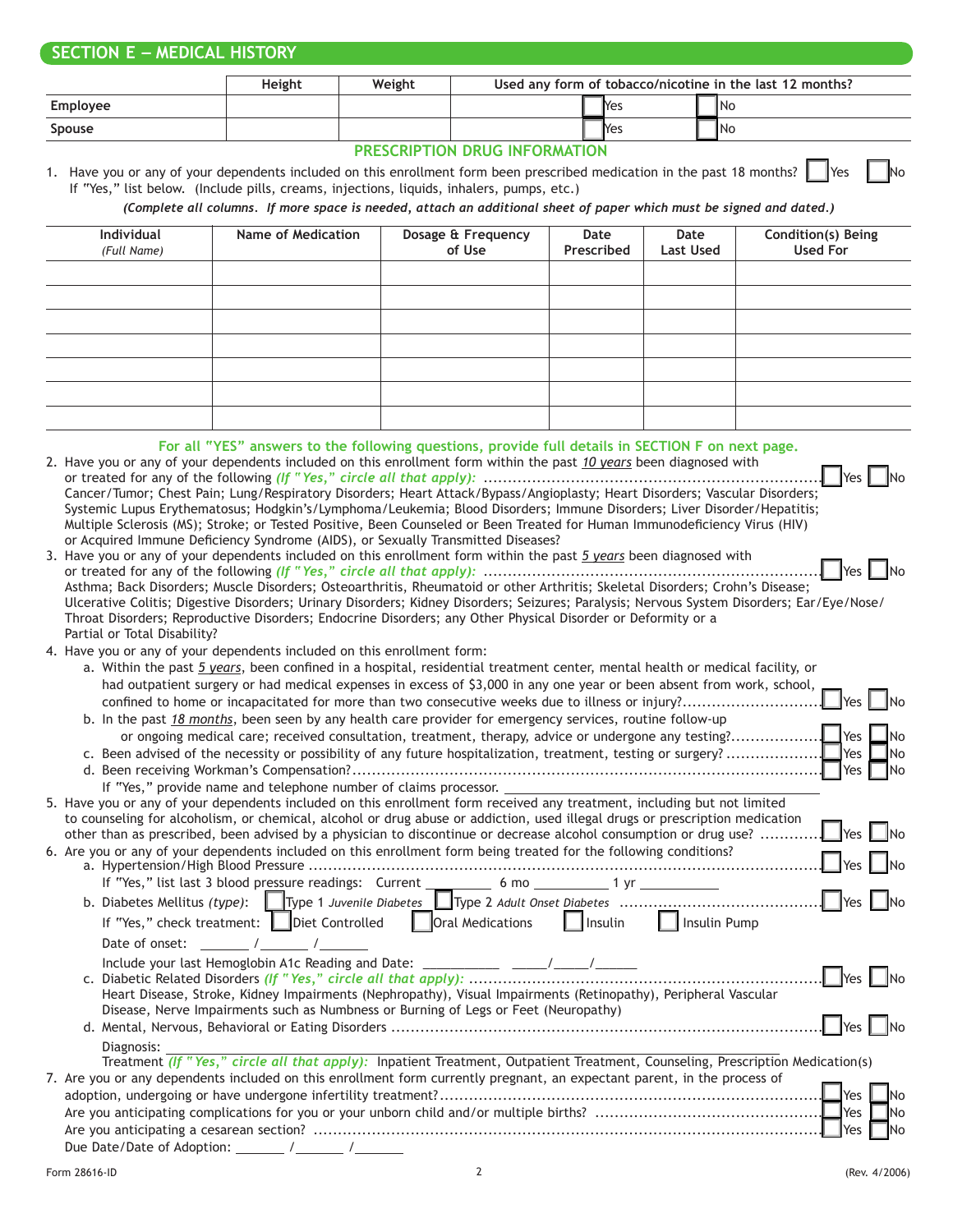| SECTION F -- MEDICAL HISTORY DETAILS (Details for all answers marked "YES" must be provided below.) |                                                                                                                      |                                      |                                                                  |                                                                                     |                                                     |                                                             |  |  |
|-----------------------------------------------------------------------------------------------------|----------------------------------------------------------------------------------------------------------------------|--------------------------------------|------------------------------------------------------------------|-------------------------------------------------------------------------------------|-----------------------------------------------------|-------------------------------------------------------------|--|--|
|                                                                                                     | (Complete all columns. If more space is needed, attach an additional sheet of paper which must be signed and dated.) |                                      |                                                                  |                                                                                     |                                                     |                                                             |  |  |
| Question<br># and<br>Letter                                                                         | <b>Individual</b><br>(Full Name)                                                                                     | <b>Diagnosis</b><br>and/or Condition | Dates of<br><b>Diagnosis</b><br>and/or<br>Condition<br>(From/To) | <b>Explain Treatment</b><br>Include any Hospitalization,<br><b>Tests or Surgery</b> | Results/Degree<br>of Recovery<br>and Current Status | Physician/<br>Specialty/<br>Hospital<br>Telephone<br>Number |  |  |
|                                                                                                     |                                                                                                                      |                                      |                                                                  |                                                                                     |                                                     |                                                             |  |  |
|                                                                                                     |                                                                                                                      |                                      |                                                                  |                                                                                     |                                                     |                                                             |  |  |
|                                                                                                     |                                                                                                                      |                                      |                                                                  |                                                                                     |                                                     |                                                             |  |  |
|                                                                                                     |                                                                                                                      |                                      |                                                                  |                                                                                     |                                                     |                                                             |  |  |

### **SECTION G –– Waiver of Coverage**

I understand that I am eligible to apply for coverage through my employer.

I **DO NOT** want coverage for the following: *(Check all that apply)*

| Persons<br>Waiving         | Coverage<br>Waived | Reason for<br>Waiving                                         | Carrier<br>Information           |
|----------------------------|--------------------|---------------------------------------------------------------|----------------------------------|
| Primary Insured            | Medical<br>Dental  | Coverage under spouse's group plan<br>Individual medical plan | Carrier Name(s): _____           |
| Spouse                     | Medical<br>Dental  | Medicare/Medicaid<br>Other                                    | Policy Number(s):                |
| All Children               | Medical<br>Dental  |                                                               |                                  |
| Specific<br>Child/Children | Medical<br>Dental  |                                                               | OR Provide a copy of the ID card |

## **SECTION H –– Prior Insurance Coverage Information**

|                                                                                      | (Failure to supply complete information may result in a pre-existing condition limitation.)<br>1. Have you and all dependents you are enrolling been covered by this employer's major medical plan(s)<br><b>No</b><br>Yes<br>2. Have you, your spouse or dependent children been covered by any type of medical plan within the last 18 months?<br><b>I</b> Yes<br>If "Yes," list all plans in effect during the past 18 months below.<br><b>I</b> No<br><b>I</b> Yes |                                                                      |                |                          |                    |  |  |
|--------------------------------------------------------------------------------------|-----------------------------------------------------------------------------------------------------------------------------------------------------------------------------------------------------------------------------------------------------------------------------------------------------------------------------------------------------------------------------------------------------------------------------------------------------------------------|----------------------------------------------------------------------|----------------|--------------------------|--------------------|--|--|
|                                                                                      | If "Yes," was orthodontic treatment included?                                                                                                                                                                                                                                                                                                                                                                                                                         |                                                                      |                |                          | Yes<br>INo         |  |  |
|                                                                                      |                                                                                                                                                                                                                                                                                                                                                                                                                                                                       |                                                                      |                |                          |                    |  |  |
| Termination<br>Reason for<br><b>Insurance Company</b><br><b>Effective</b><br>Covered |                                                                                                                                                                                                                                                                                                                                                                                                                                                                       |                                                                      |                |                          |                    |  |  |
|                                                                                      | <b>Persons</b>                                                                                                                                                                                                                                                                                                                                                                                                                                                        | Name and Policy #                                                    | Date           | Date                     | <b>Termination</b> |  |  |
|                                                                                      | Employee                                                                                                                                                                                                                                                                                                                                                                                                                                                              |                                                                      |                |                          |                    |  |  |
|                                                                                      | Spouse                                                                                                                                                                                                                                                                                                                                                                                                                                                                |                                                                      |                |                          |                    |  |  |
|                                                                                      | Child                                                                                                                                                                                                                                                                                                                                                                                                                                                                 |                                                                      |                |                          |                    |  |  |
| Employee                                                                             |                                                                                                                                                                                                                                                                                                                                                                                                                                                                       |                                                                      |                |                          |                    |  |  |
| Spouse                                                                               |                                                                                                                                                                                                                                                                                                                                                                                                                                                                       |                                                                      |                |                          |                    |  |  |
|                                                                                      | Child                                                                                                                                                                                                                                                                                                                                                                                                                                                                 |                                                                      |                |                          |                    |  |  |
|                                                                                      |                                                                                                                                                                                                                                                                                                                                                                                                                                                                       | Will any current modical plan remain active if coverage is approved? | $V_{\alpha c}$ | $N_0$ If "Vec" for wham? |                    |  |  |

Will any current medical plan remain active if coverage is approved?  $\Box$  Yes  $\Box$  No If "Yes," for whom?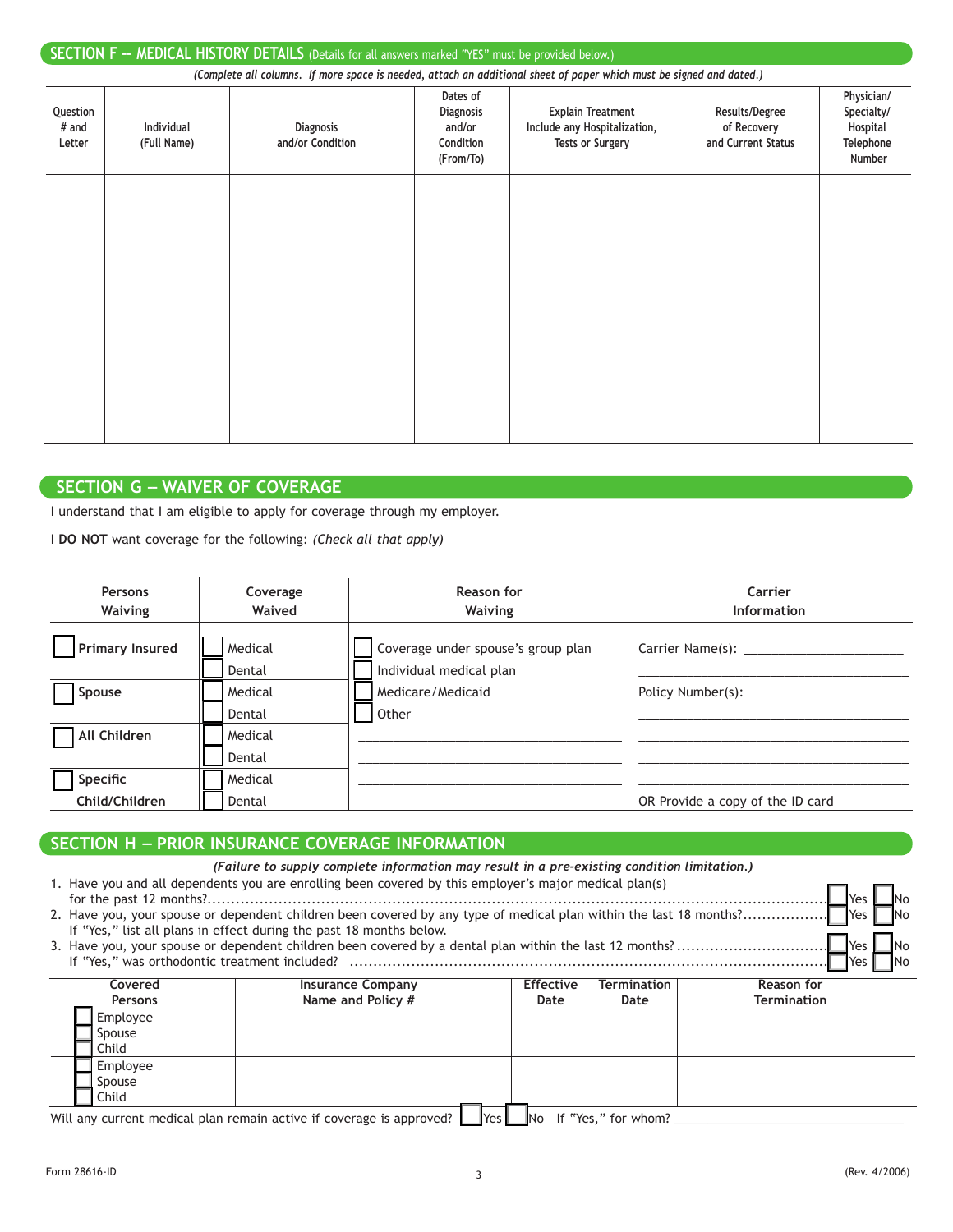### **SECTION I –– Authorization and Signature**

I hereby represent that I am an employee of the participating employer and that the statements and answers to the questions on this enrollment form are true and complete to the best of my knowledge and belief. I understand that the statements and answers contained herein will be used by Time Insurance Company to determine eligibility for insurance for myself and persons listed on this enrollment form as my spouse and/or dependent children.

When applicable, I authorize my employer to deduct contributions from my earnings to be applied to the cost of insurance.

I understand that (1) the answers given will be the basis of any coverage provided; (2) coverage, if approved, may be subject to limitations regarding pre-existing conditions as defined by the certificate of insurance; (3) any material misrepresentation or failure to provide complete information to questions on this enrollment form may be used as a basis for changing rates or terminating my coverage; (4) if not eligible, I, my spouse and/or dependent children are not entitled to benefits; (5) if I, my spouse and/or dependent children waive coverage and decide to apply for coverage at a later date, evidence of insurability may be required and benefits may be deferred for a specified period of time; and (6) coverage will not be effective until I receive notice that this enrollment form has been approved by Time Insurance Company.

I hereby authorize any licensed physician, medical practitioner, hospital, clinic or other medical or medically-related facility, pharmacy or pharmacy-related facility, the Medical Information Bureau, consumer reporting agency, insurance or reinsurance company or employer, having information about me and/or my dependents to provide all such information as may be requested to Time Insurance Company, its legal representative or any medical records retrieval service Time Insurance Company may engage, including, but not limited to EMSI.

This authorization includes any and all information you may have about me, including, but not limited to, information regarding diagnosis, testing, treatment and prognosis of my physical or mental condition as well as alcohol abuse treatment, drug abuse treatment, psychiatric treatment, pharmacy prescriptions, HIV testing and treatment, STD testing and treatment, sickle cell testing and treatment, lab data and EKGs. This information may also be disclosed to any medical records company engaged by Time Insurance Company, including but not limited to EMSI and its agents. Although federal regulation requires that we inform you of the potential that information disclosed pursuant to this authorization may be subject to redisclosure by the recipient and no longer be protected by such regulation, all information received by Time Insurance Company pursuant to this authorization will be protected by federal and state privacy laws and regulations.

Information regarding your insurability will be treated as confidential. Time Insurance Company, or its reinsurers may, however, make a brief report thereon to the Medical Information Bureau, a non-profit membership organization of life insurance companies which operates an information exchange on behalf of its Members. If you apply to another bureau member company for life or health insurance coverage, or a claim for benefits is submitted to such a company, the Bureau, upon request, will supply such company with the information in its file.

Upon receipt of a request from you, the Bureau will arrange disclosure of any information it may have in your file. If you question the accuracy of information in the Bureau's file, you may contact the Bureau and seek a correction in accordance with the procedures set forth in the Federal Fair Credit Reporting Act. The address for the Bureau's information office is Post Office, Box 105, Essex Station, Boston, Massachusetts 02112, telephone number (617) 426-3660.

I agree that a copy of this authorization will be valid as an original.

I understand that this authorization is required in order to enable Time Insurance Company to make eligibility or enrollment determinations relating to me and/or my dependents or for Time Insurance Company's underwriting or risk rating determinations. If I refuse to sign or revoke this authorization, Time Insurance Company may refuse to consider my application for enrollment.

I understand that I may revoke this authorization at any time by notifying Time Insurance Company in writing of my desire to revoke. Such revocation must be sent by certified mail to the following address: Privacy Office, Assurant Health, P.O. Box 3050, 501 West Michigan, Milwaukee, WI 53201-3050. Such revocation will not be valid if Time Insurance Company has taken action in reliance on the authorization. I understand that Assurant Health markets products underwritten and issued by Time Insurance Company and that all references to Time Insurance Company in this authorization also includes Assurant Health.

This authorization expires upon the earliest of the following events: denial of my application, declination of enrollment, or, if insured, when I am no longer an insured of Time Insurance Company, but in no event will this authorization be in effect for longer than 24 months from date signed.

Any person who knowingly and with intent to defraud any insurance company or other person submits an enrollment form for insurance or a statement of claim containing any materially false information or conceals, for the purpose of misleading, information concerning any fact material thereto commits a fraudulent insurance act, which is a crime.

I understand that the agent submitting this enrollment form represents my interests, not those of Time Insurance Company. The agent has no right to bind coverage, to alter the terms of insurance coverage or enrollment form in any manner, or to adjust any claim for benefits. I, or my personal representative, have a right to receive a copy of this enrollment form.

**Signature** of Proposed Insured

PLEASE NOTE: 1) Time Insurance Company is not responsible for enrollment forms not sent to us in a timely manner. 2) Effective dates are **subject to underwriting approval. 3) Please retain a copy for your records.**

**Read the Important Information Section on the following page.**